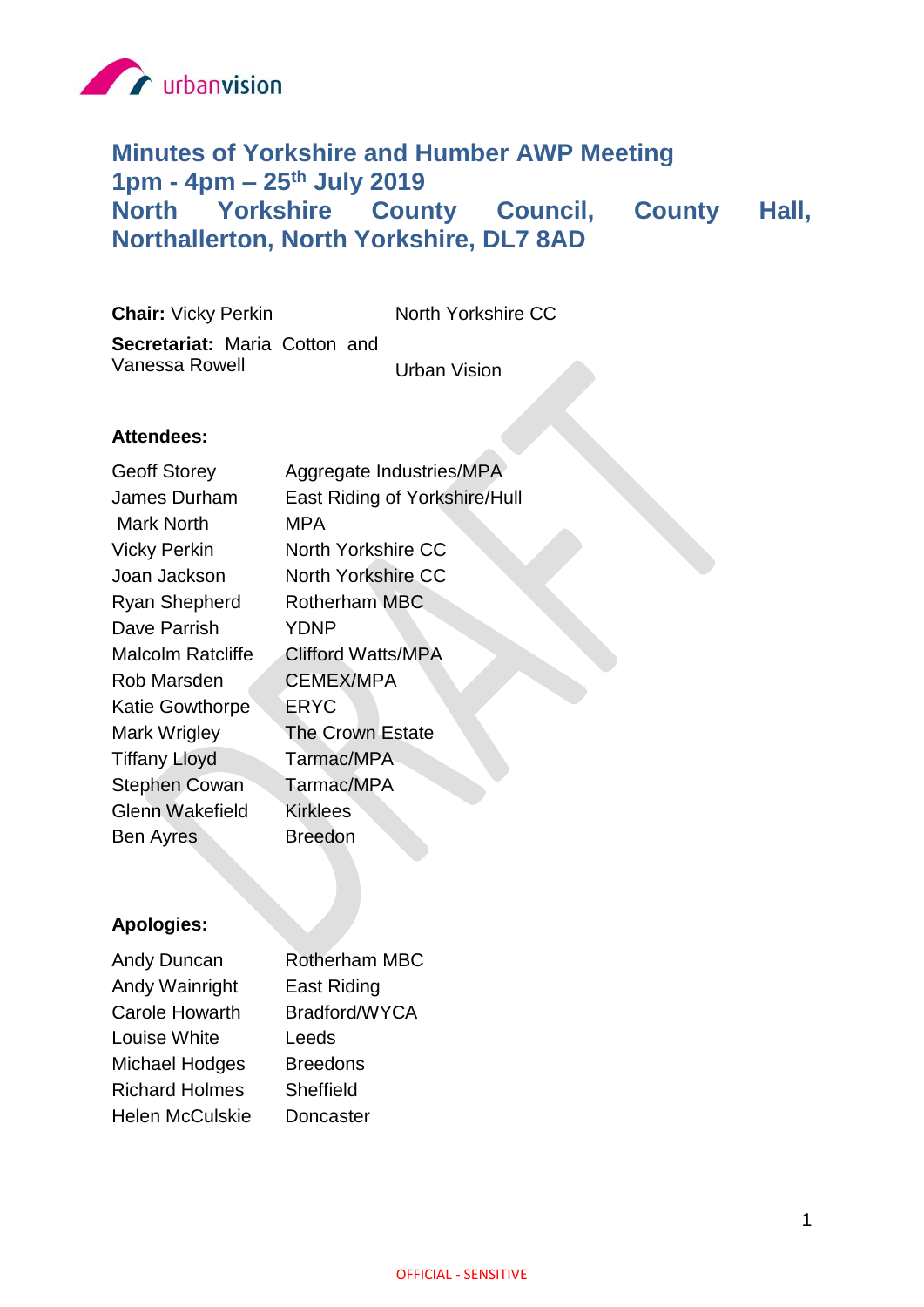| <b>Item</b>    | <b>Description</b>                                                                                                                                                                 |
|----------------|------------------------------------------------------------------------------------------------------------------------------------------------------------------------------------|
| 1 <sub>1</sub> | Introductions and apologies                                                                                                                                                        |
| 2.             | Minutes and actions of last meeting                                                                                                                                                |
| 3.             | AM 2019 – Update on data form received and timetable for production                                                                                                                |
| 4              | Progress on Local Aggregate Assessments                                                                                                                                            |
| 5.             | MPA's Update - Progress on Development Plans                                                                                                                                       |
| 6.             | Industry Update – see attachments on MPA/POS Safeguarding Guidance;<br>MPA press release and info on supply; and MPA press release and info on<br>recycled and secondary materials |
| 7.             | High PSV Aggregates - dissertation by Ed Page (Cumbria County Council)                                                                                                             |
| 8.             | Crown Estate update                                                                                                                                                                |
| 9.             | <b>AOB</b>                                                                                                                                                                         |
| 10.            | Date of next meeting                                                                                                                                                               |

# **1. Introductions**

1.1Vicky Perkin (VP) Welcomed everyone to the meeting and introductions took place.

# **2. Minutes and actions of last meeting**

2.1It was mentioned that a date on the front cover of the minutes for the last meeting should be added. Otherwise the minutes were agreed

# **Action: VR to add the date of the last meeting (10th January 2019) to the minutes**

## **3. AM2019 – Update on data forms received and timetable for production**

3.1VR mentioned the authorities that she thought had not returned the forms yet. Rotherham returns will be included in the Doncaster returns and North Lincolnshire Council has returned their form. VR to check if North East Lincolnshire are missing and Sheffield. VR was informed that Barnsley has no aggregates, but should still be returning the forms. JD pointed out that North East Lincolnshire, and Hull City Councils don't have primary aggregates in their areas but do have recycled/secondary aggregate operations so in theory should return a form.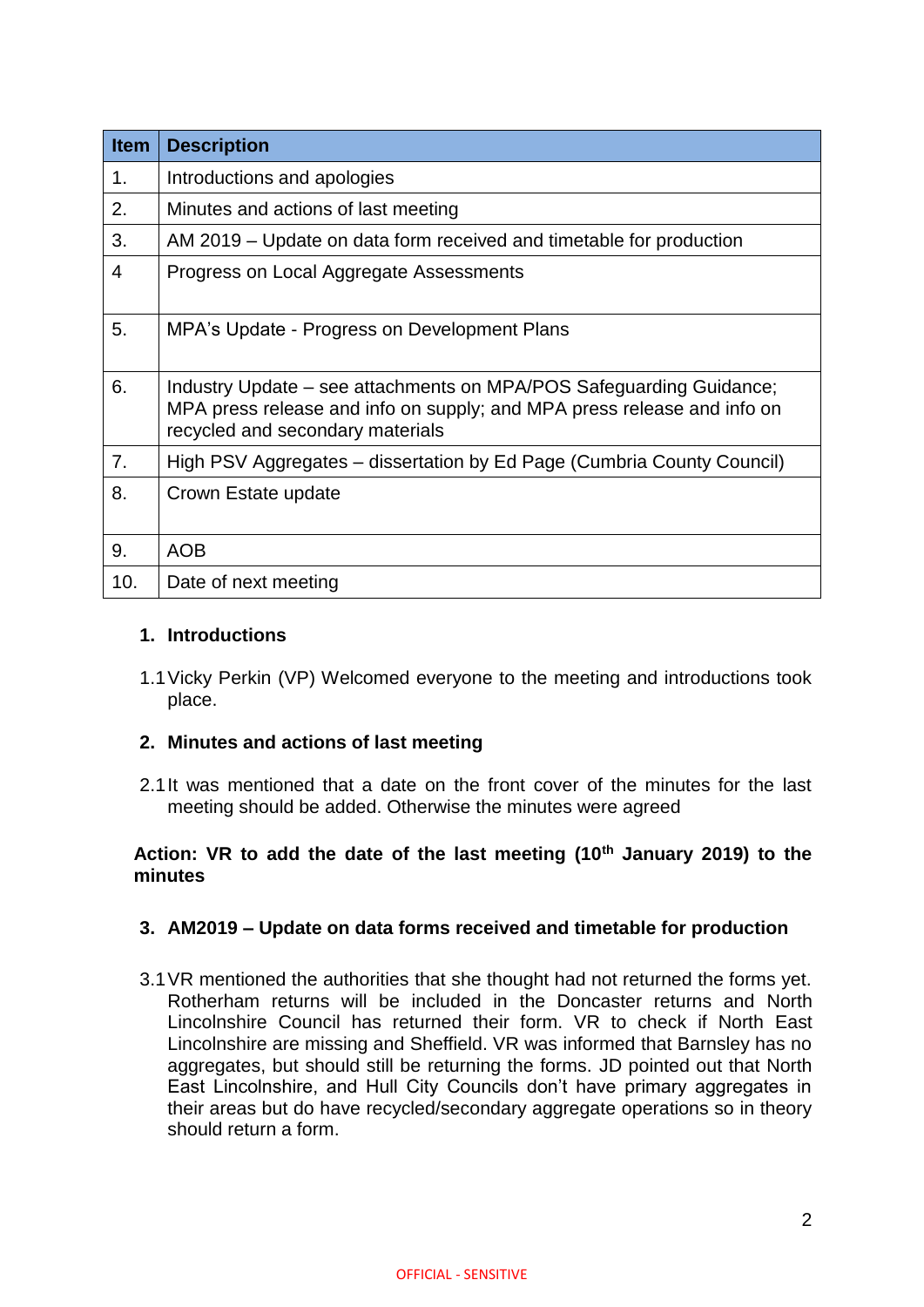3.2 MC reported that there is now a push from MHCLG to get the Annual Monitoring Reports written and completed by the end of each year. There are some AWPs that are behind in getting their AMRs finalised within the same year. MC has provided a proposed timetable for production to MHCLG which MC will circulate around AWP Members. Discussion took place around the issue of getting responses from smaller operators. One solution is to get the MPA/BAA involved in chasing up responses where it involves members of these bodies. This has been an issue for authorities in other AWPs too. Suggested that if the smaller operators do not provide a response in time, then apply assumptions from the previous year's sales (for example) to ensure that the AMRs are completed on time.

**Action: MC to circulate the timetable for AMR production around the AWP Members.**

#### **4. Progress on Local Aggregate Assessments**

#### **Humber Area**

4.1The Humber LAA has been sent round for comments

#### **North Yorkshire**

4.2 In the early stages of production of the LAA.

#### **West Yorkshire**

4.3 Now have all the data. On schedule to get first draft finalised by the end of August and to circulate it round AWP members.

#### **Yorkshire Dales**

4.4 Forms part of the North Yorkshire LAA

#### **Doncaster and Rotherham**

4.5 Created a summary of the LAA but not the full LAA report.

4.6 MC stressed that it is desirable for the LAAs to be sent to VR and MC before the draft AMR is circulated in September. The LAAs need to be sent though to VR and MC before the AMR is finalised at the end of the year as these feed into the final report. MN reminded authorities that the LAAs have to properly forecast future demand for aggregates, as required by NPPF Para 207 (a), and should not just be a monitoring report, and he also believed that there is a contracted requirement to get the AM report submitted to MHCLG by a certain date. MC suggested that she sends a note round the AWP setting out the production process of the Annual Monitoring Reports and this was agreed at the meeting.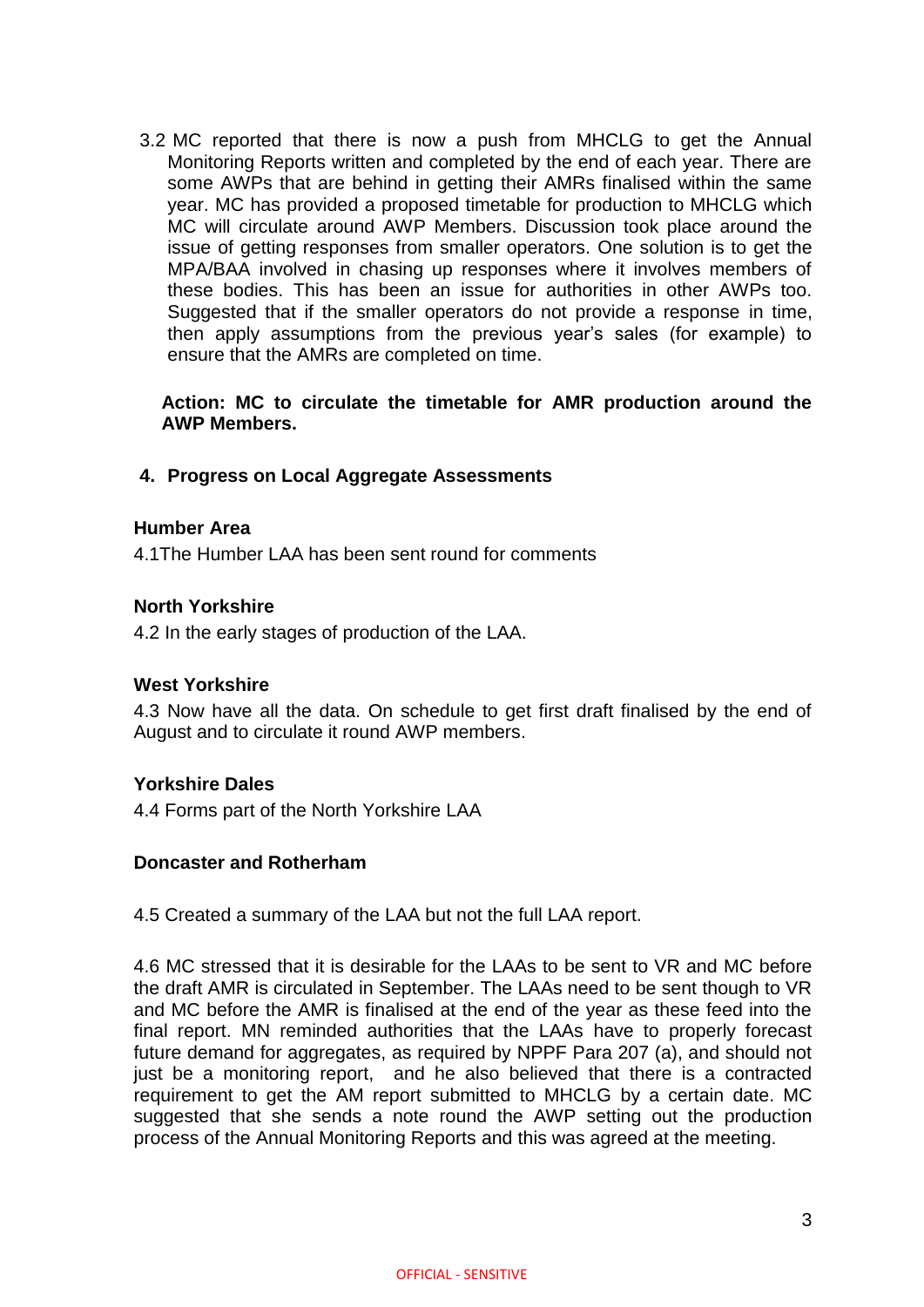**Action: MC to send a note round the AWP setting out the production process of the Annual Monitoring Reports.**

## **5. MPA's Update - Progress on Development Plans**

## **North Yorkshire**

5.1Have not progressed very far with the Local Plan since the last meeting. Anticipate having the Main Modifications consultation in Autumn 2019. Expect to adopt the plan in Spring 2020.

## **Leeds**

5.2 10<sup>th</sup> July 2019 the Site Allocations LP was adopted. Currently looking to review the Waste Plan.

#### **Yorkshire Dales**

5.3Started progressing planning policies on the recently extended park areas and this includes minerals policies. The new Local Plan will run up until 2040.

## **Kirklees**

5.4 Local Plan adopted 25<sup>th</sup> February 2019 which includes minerals policies.

## **Hull and East Riding**

5.5 Inspector's Report regarding the East Riding and Hull Joint Minerals Local Plan has been issued and circulated around the AWP. The plan has been found sound subject to modifications. Expected to adopt the plan 9<sup>th</sup> October 2019 within the East Riding.

#### **Rotherham**

5.6 Partial update of the Core Strategy to commence in 2020 which mainly focusses on housing. In terms of minerals the Council are considering issues related to fracking in the Core Strategy. Timescales will be set out in an updated Local Development Scheme which is expected to be reported to Members by the end of the year for approval.

#### **Doncaster**

5.7 Progressing the Local Plan to Regulation 19

## **Wakefield**

5.8 Initially drafting the new Local Plan which will run up until 2036.

#### **6. Industry Update**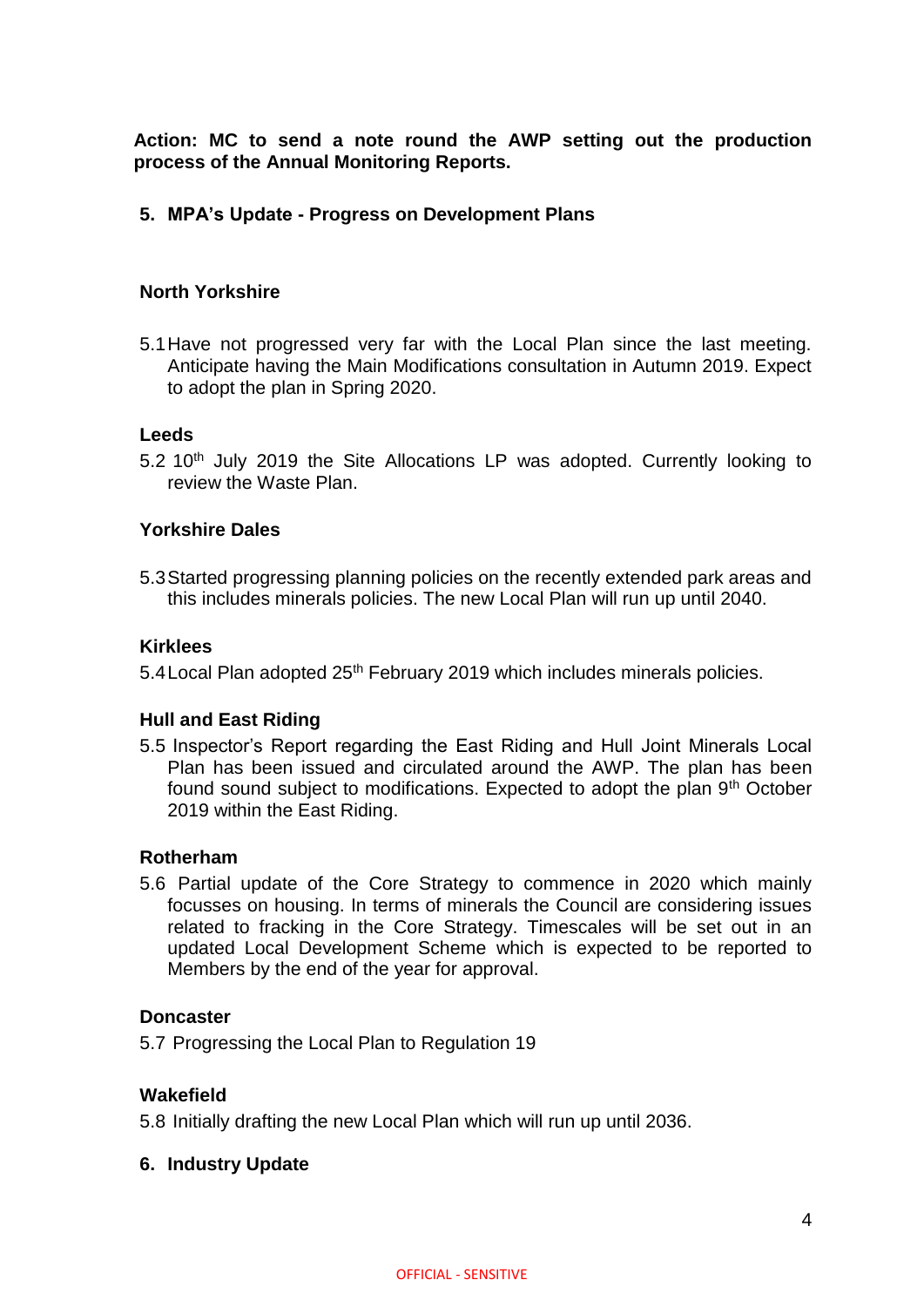- 6.1**MPA Market** Update Construction market demand for mineral products started the year slowly, in line with a general flattening in new construction work. Aggregates sales volumes were 4.2% lower in 2019Q1 compared to the previous quarter, followed by softer declines in RMC (-4.0%), mortar (-2.8%) and asphalt (-1.9%). MPA is currently in the process of collecting market sales volumes for 2019Q2, which will be made available on 31st July 2019. Overall, construction activity and MPA markets are both expected to remain subdued for the remainder of the year, before resuming growth from 2020, underpinned by an acceleration in new infrastructure work.
- 6.2 **Economic Outlook**  Recent evidence suggests the UK economy is stalling, as the temporary boost generated by stockpiling and building inventories ahead of the original Brexit date in March is beginning to unwind. The Bank of England estimates that GDP remained flat in 2019Q2, while NIESR struck a more pessimistic tone, estimating a contraction over the quarter driven by weaknesses in manufacturing and construction. Given the extension of Article 50 to the end of October 2019, uncertainty regarding the timing and framework under which the UK will leave the EU remains. As a result, business investment intentions for the year ahead were at their lowest since January 2010.
- 6.3**Construction**  Total construction output grew 0.4% in the 3 months to April compared to the previous 3 months, driven by new infrastructure and nonhousing repair & maintenance work, while being offset by a further decline in commercial work. Housebuilding has remained at high levels since the beginning of the year, but activity has slowed in comparison to 2018H2. There is evidence that private house builders have begun to scale back projects.
- 6.4 MN reported that the MPA had recently met with MHCLG. MN reported that Sara Lewis is reviewing historic AM Surveys and AWP minutes It is also hoped subject to Ministerial sign off that the 4/5 year mineral survey will be undertaken in 2010.To this end here is going to be a steering committee to review the survey forms and adapt as necessary for the 2010 survey . It is also hoped that that there is some budget in the current budget to review some of the mineral fact sheets. The new Construction Aggregate fact sheet has just been reviewed by the BGS and been republished. .

## **7. High PSV Aggregates (Geoff Storey)**

7.1High PSV refers to high grip road surfacing material. Cumbria Council has been stating that there is no need. There are some LAAs which include PSV aggregates, but ideally all LAAs need to assess what the reserves are, sales etc. in order to work out the need. The last study on PSV reserves was conducted in 2003/04. The conclusion of Ed Page's study (attached to this item) is valid and there needs to be a strategic overview. Agreed that it needs to be raised with MHCLG that there should be a renewed needs assessment